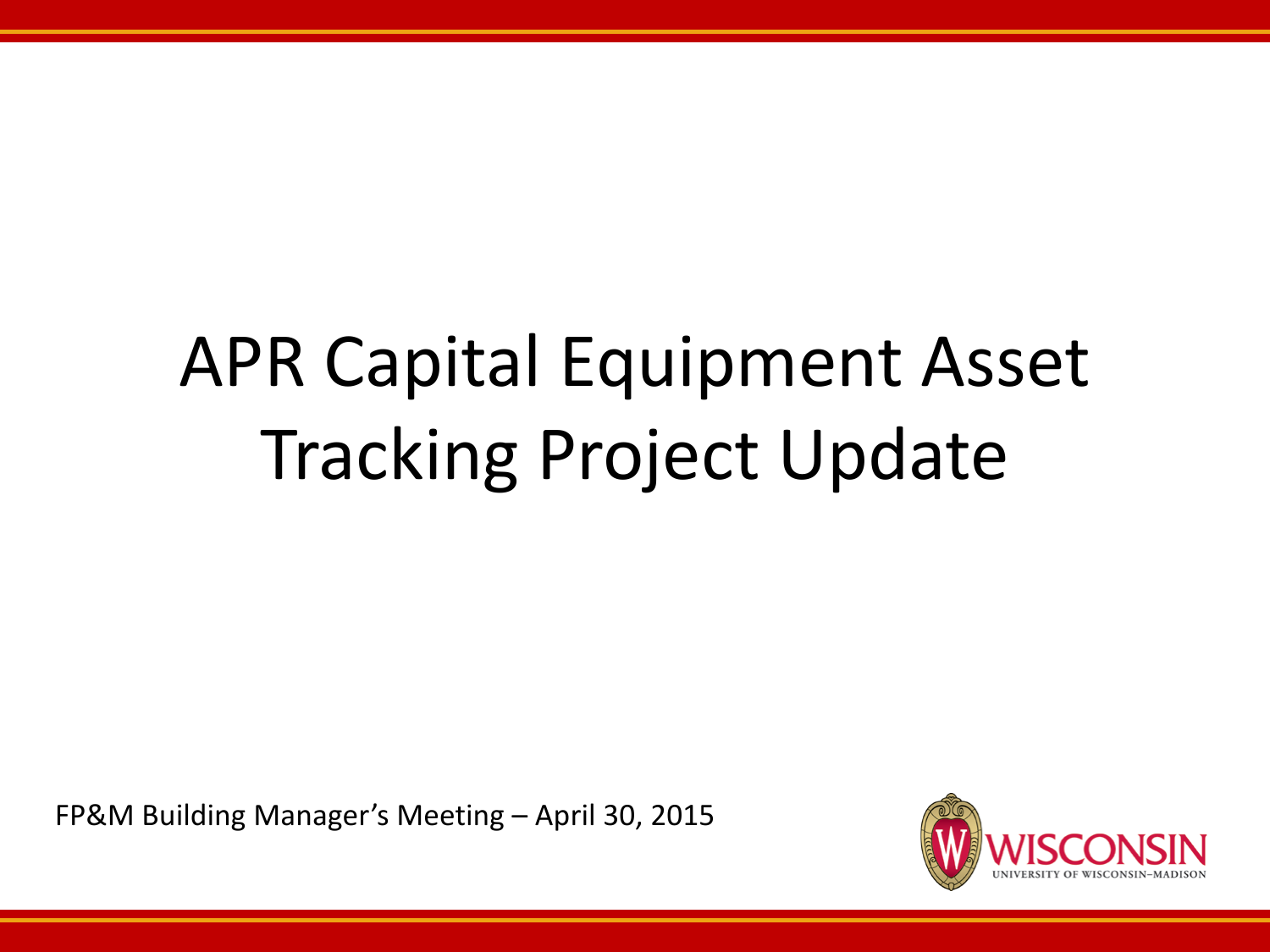## **Campus Financial Internal Controls Initiative**

- Support risk reduction in relation to campus financials
- Ensure the integrity of our financial data
- Help maintain compliance with financial laws and regulations
- Protect reputation and resources



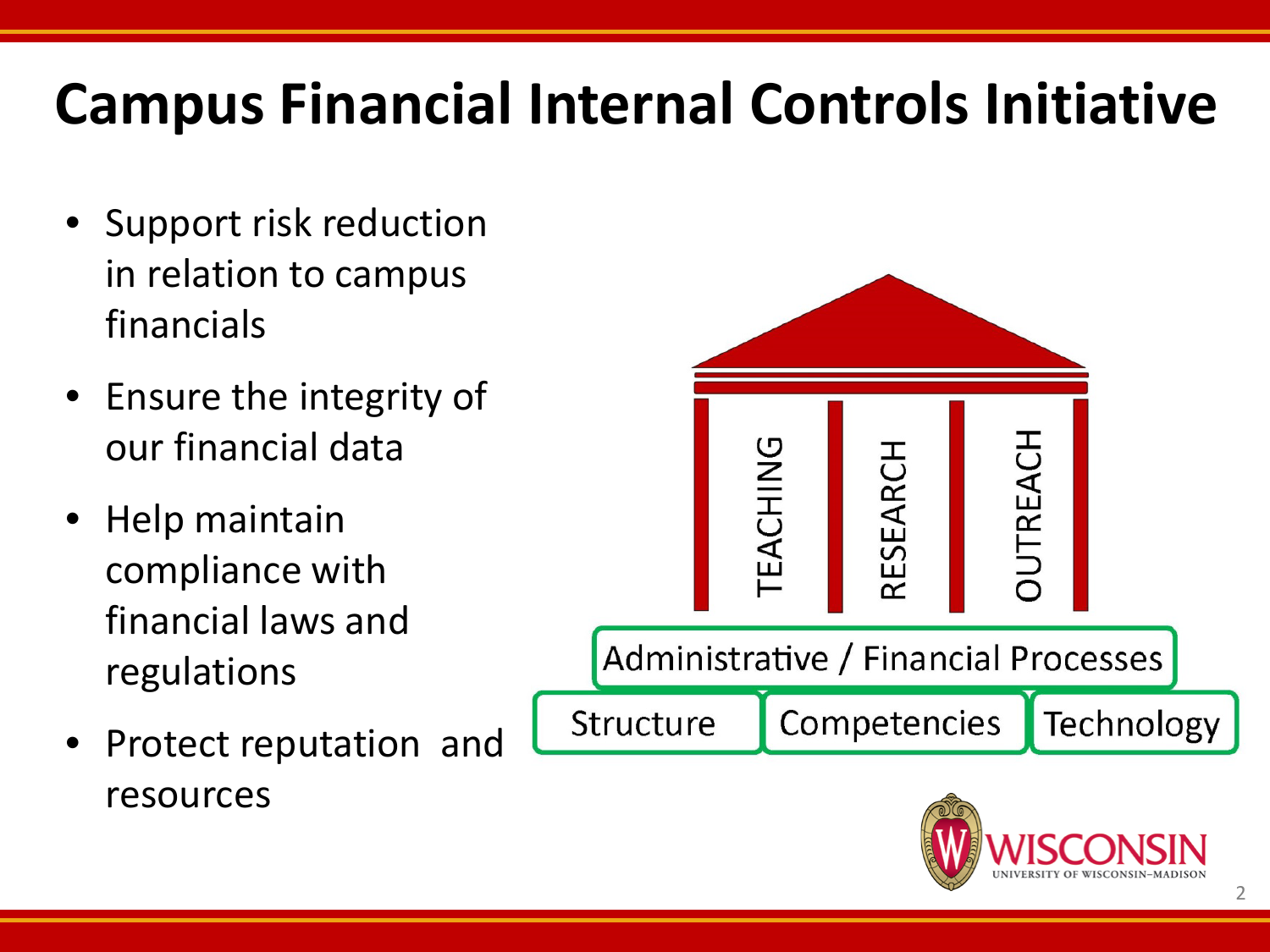### **Capital Equipment Project Context**

#### **Internal Financial Controls Initiative**

**Multiple Projects**

**Capital Equipment Asset Tracking**

**Phase 1 Recommendations**

**Phase 2 Implementation** 

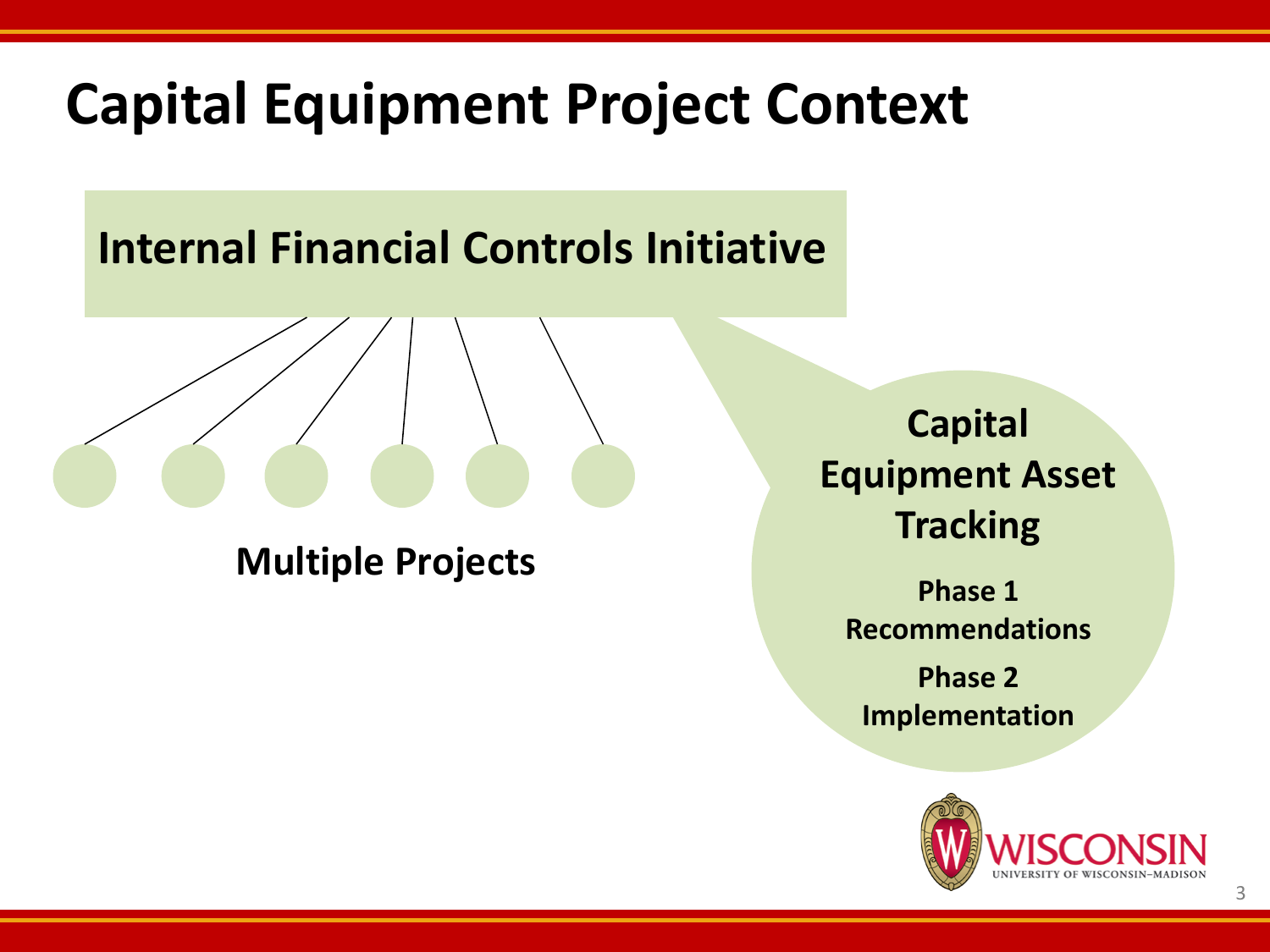## **APR Capital Equipment Team Charter**

### **Why…**

**Errors in physical inventory or asset values require potentially significant adjustments and result in adverse effects to UW-Madison's financial position and reputation**.

#### **What…**

**Primary objectives were not time savings, but eliminating errors that have direct and indirect costs for subsequent corrections and enhancing internal controls**.

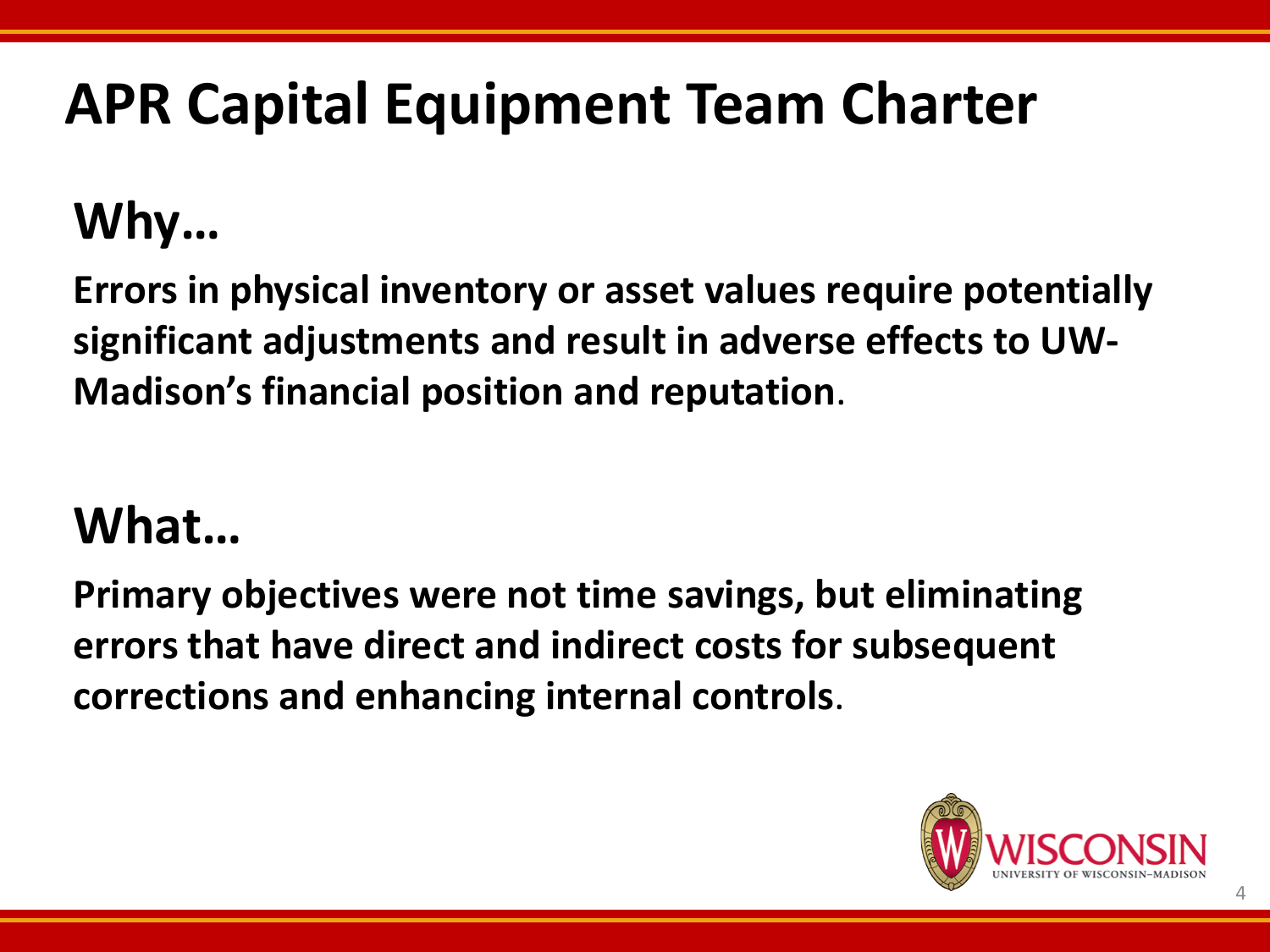## **Key Findings**

- 1. The Capital Equipment process has never been clearly defined, documented, trained or prioritized. As a result there is added complexity, confusion, inconsistency and neglect.
- 2. A hybrid model of Central Property Control with decentralized Departmental Administrators (DPAs) is preferred as DPAs can be closest to asset life-cycle activities and the personnel involved.

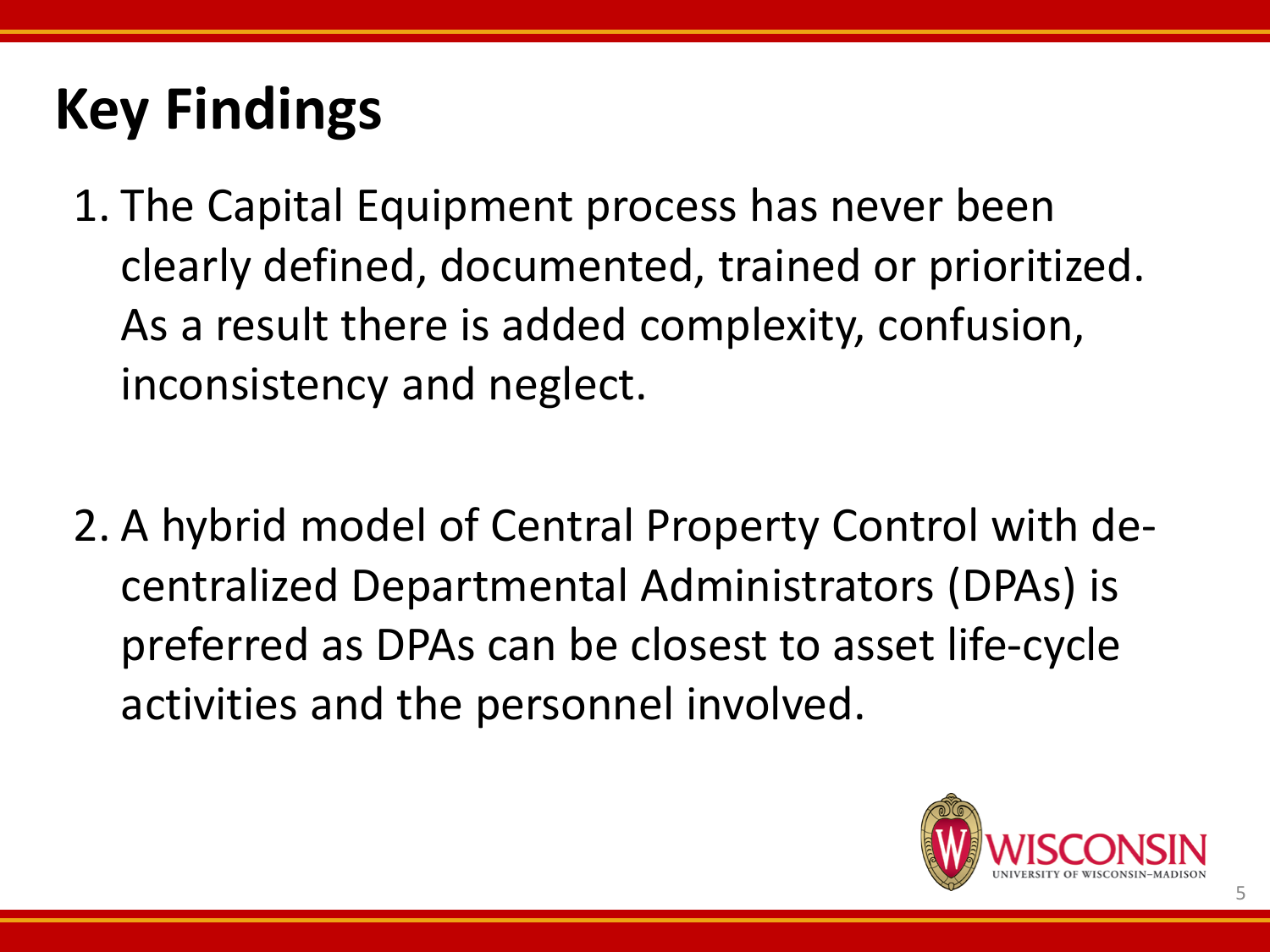## **Key Findings (continued)**

- 3. Capital equipment tracking issues are intertwined with severe problems / pain points in campus' disposal process through SWAP. An overall disposal improvement is necessary. A separate improvement team should be formed.
- 4. As a result of historical underinvestment in technology, there is an antiquated, paper-based routing of forms, etc. Interim and long-term technology investment will be key to sustain near and long-term improvements.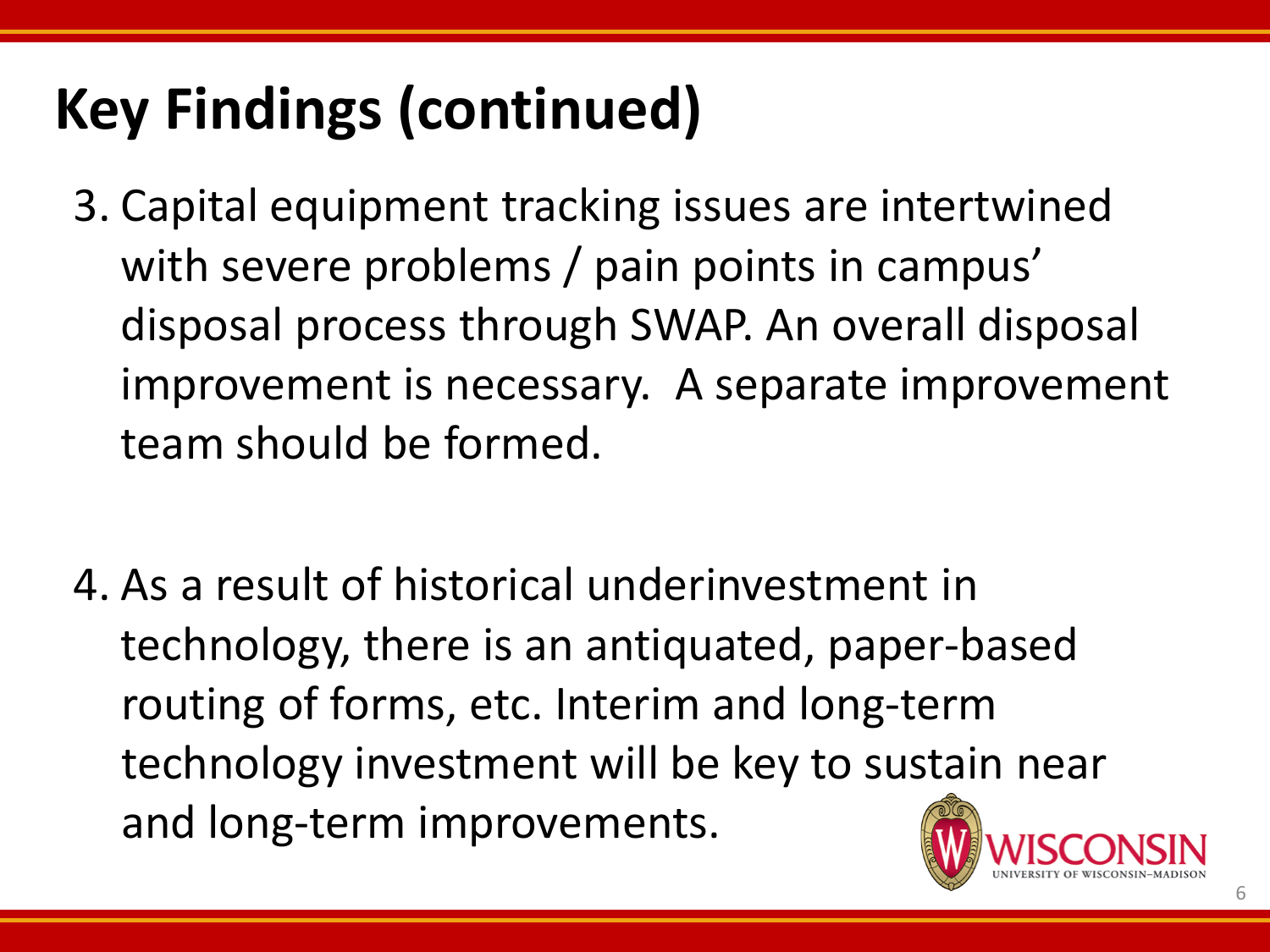## **Capital Equipment Project – Current Status**

#### • **Phase 1: Recommendations Complete and Approved**

- $\checkmark$  Set-Up DPAs and Overall Process For Success
	- $\Box$  Reduce unnecessary complexity and tracking volume
	- $\Box$  Schedule rolling campus inventories
	- Improve and document clear policies, processes and procedures
	- Clarify roles/responsibilities and train
	- $\Box$  Enhance technology tools (barcodes/scanners, electronic workflow, asset management software)

#### • **Phase 2: Implementation Starting**

- Implementation Charter Approved For Team Recruitment
- Implementation Team Kick-off Target: May 2015